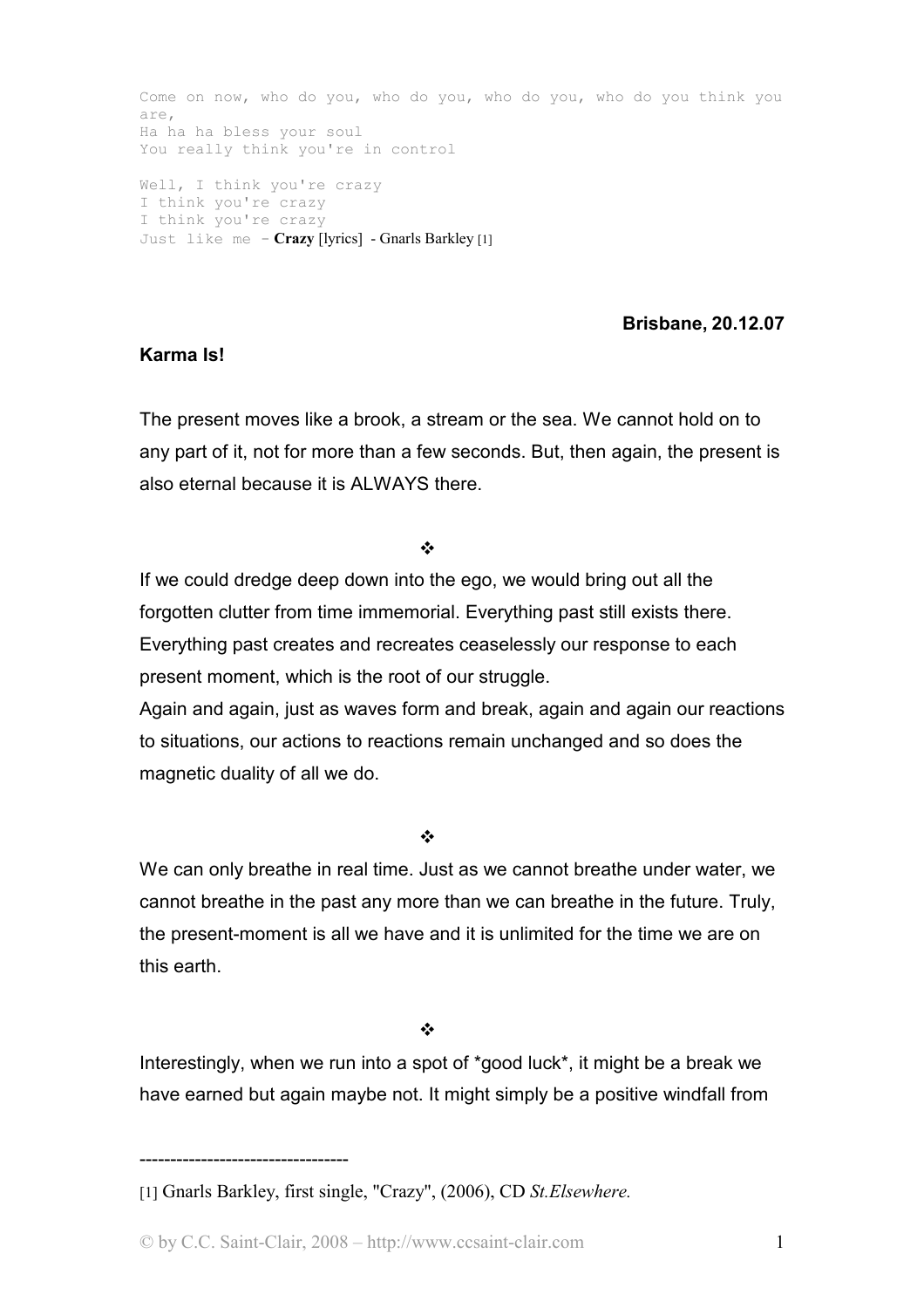general good karma that has latched on to us in a nicely synchronistic way. "Never look a gift horse in the mouth," they say.

#### $\frac{1}{2}$

These days of climate change are making it graphically easy to see first-hand how inter-connected all of us we really are.

Not only do we have to trust that, at a time of drought and water restrictions in a city like Brisbane where I live, everyone – including the neighbors I never see - are doing the right thing. However, beyond trusting Australia's politicians to put in place the best eco-strategies possible, we need to trust that the citizens of all countries will also do the right thing.

## $\frac{1}{2}$

On the topic of group or societal karma, it is interesting to ponder why, globally, the western world is such an avid consumer of books – fiction and non-fiction, films and TV series that rely on violence.

Most of the seemingly innocuous family-viewing TV shows feed us violence, mental disorder and death, even as we try to enjoy our dinner.

Mainstream horror films like **Psycho**, the **Saw** series, forensics and even clever police/detective films like **The Bone Collector**, \*thoughtful\* films like **A History Of Violence**, action films like **A Man Apart** and \*thrillers\* like **Panic Room** must surely add up to 90% of all that is consumed for *entertainment* and escapism.

They all hinge on the violent, often vile or, at the very least, unstable aspects of the human mind.

**Serious question**: why don't we all, or at least 70% of us, demand *different*  great books and *different* memorable films, ones that do not deal with violence, by boycotting 80% of what has been flooding the entertainment market?

**Another serious question:** on a continuum, where might the karmic responsibility of those involved in all aspects of these industries be placed? Absorbing too much violence works out the same as eating too much of the same food - eventually the body rebels.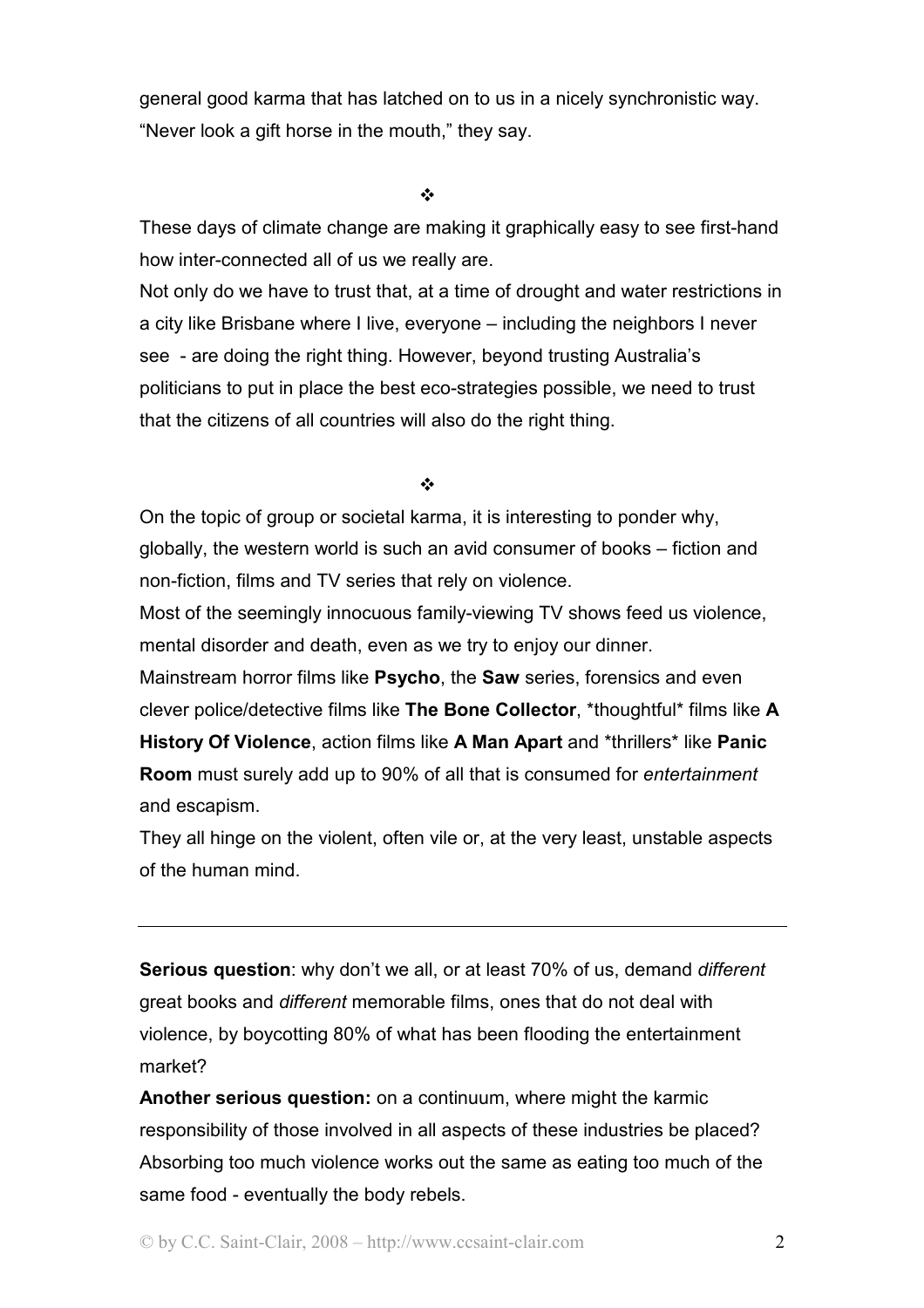Whether the food in question is too much violence, too much salt or too much chocolate - the body brings it back up.

Again, Karma is inseparable from the whole.

## ❖

Karma is thought of as being mostly bad and static, not usually good. Since karma is energy, it is OK to compare it to the sea and its ebb & flow in the sense that it is never either good or bad – it just is. Is the sea \*bad\* because a foolish swimmer strayed away from the patrolled

area and almost drowned [or drowned].

## $\mathbf{A}$

Karma could also be compared to the sun that is neither responsible for the fools' melanomas nor for the scorched earth of drought-stricken lands nor for the fire that, in October 2007, spread along the Californian coastline, destroying much of the grand real estate, partly because 50 percent of the new housing development had been built in a severe fire-zone.

*Fire just is.* 

*The sea just is. The sun just is. Karma just is.*

## $\frac{1}{2}$

Yes, we can separate the peas on our plate from the broccoli and the pumpkin, but how can we separate the sunlight from dusk and the wind from the sky or from the trees? How would crops grow without sun or rain? Which is more important?

How would they get to our stores if the farmers and the truck drivers did not work together to put them there?

How would we get rid of our smelly rubbish if it were not for the garbage men and all those who work in the refuse industry?

How would we keep our cars on the road without mechanics?

How would we experience a fine holiday without the staff or the locals at the other end? After all, they do make our beds, feed us and entertain us. And if we happen to be there at a time of karmic payback, they do mend us the best way they can.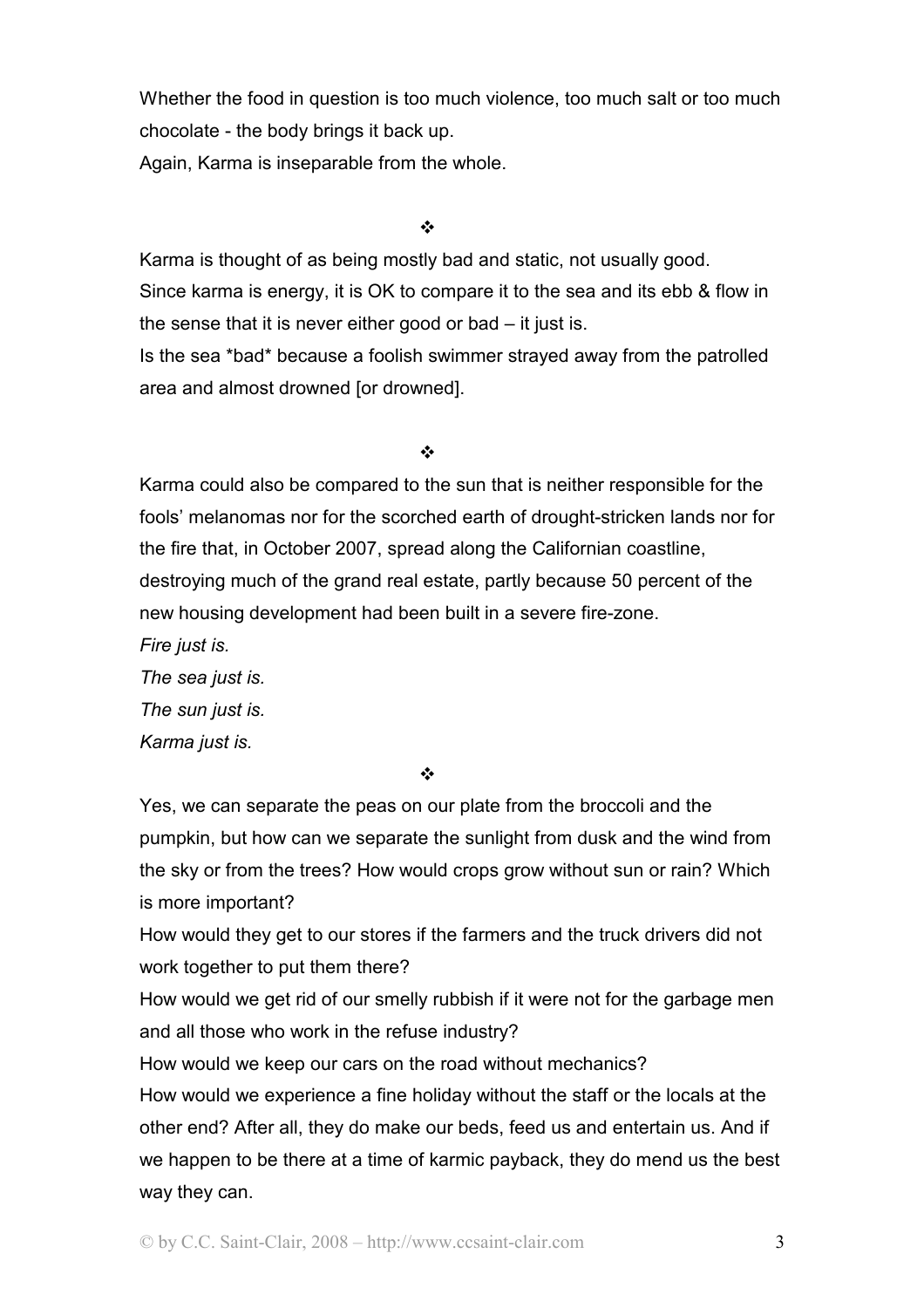Because we often receive without thinking, we need to practice an awareness of the symbolic acts of giving and taking.

Though this thinking is best done without expecting anything in return – otherwise it only amounts to manipulation - in return we sometime get a smile, a little more care, an extra L for love added to our alphabet soup.

#### $\frac{1}{2}$

The \*bad\* bits - the present-moments we notice, motifs woven into our life, the small corner of the huge tapestry that spans our soul's life - are simply challenges we must overcome without getting bitter and twisted, on our way to growing and evolving spiritually. How else can we do it, if not by dealing appropriately with the events of our lives?

 $\frac{1}{2}$ 

Good intentions do matter, but because they are \*forced\* intentions, I really do not think that they can do much for any of us, when it comes to karma editing, not any more than mantras, holy water, joss sticks, crystals, offerings, flagellation, praying and absolution, because they are often mechanical and exterior to our selves. It would all be too simple.

 $\frac{1}{2}$ 

Karmically, all the decisions we make under the influence of our \*instinct\* or while asleep at the wheel, even the so-called unimportant ones, weave us inside the tapestry that becomes our lives.

#### $\mathbf{r}^{\star}_{\mathbf{r}^{\star}}$

Here is a story written by Simons Roof who spent some time in a monastery in Bengal. I have edited it for style, but only slightly. On the one hand, I couldn't help myself but, on the other, I did restrain myself from doing more with it  $\odot$ 

*There was a happy young monk who possessed only a water jug and the threadbare garments he wore on his back. One day, as was his habit, he penetrated deep inside a forest to meditate. There he stayed for a few days.* 

*All went well except that at night mice came to gnaw at his robe. So, to protect his clothing, the young monk went to a nearby village and brought back a cat.*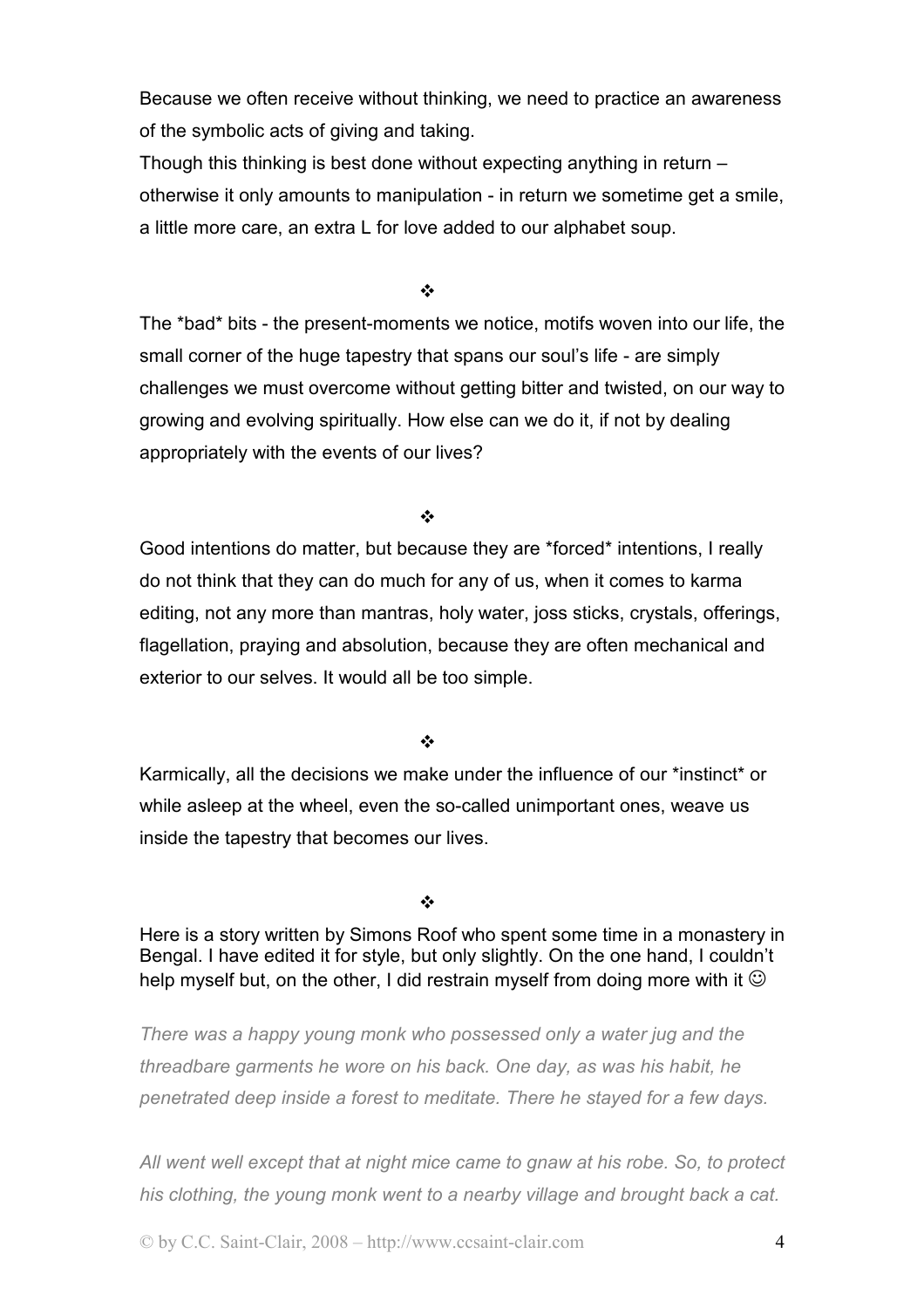*All went well for a while except that the cat was accustomed to milk and howled every time it had to drink water instead. So the young monk arranged to have a cow.*

*All went well for a while except that the cow wanted fresh grass to chew. So the monk bartered with a farmhand to clear a pasture and to care for his cow.* 

*All went well for a while except that the farmhand eventually got lonely and brought his family from over the hills to live with him. And so the monk and the farmhand constructed a suitable farmhouse to house the newcomers and the farm.* 

*With all that and the monk playing his part, the farm prospered.* 

*All went well for a while except that farm and household affairs became too time-consuming to manage for only two men. So the monk invited a distant cousin, a young woman who was said to have a good head for matters of commerce, to come to help them.* 

*All went well for a while except that the girl soon thought that, since she and the monk shared the same house, perhaps it would be better for them to get married.* 

*One day the former monk, now white-haired, was approached by one of his grandsons, a boy who was about to become a monk and wanted advice on how to lead a good and simple life. And the old man, musing over the question, suddenly remembered how his life had come to be such as it was. He sat bolt upright: "Child, whatever you do," he said fervently, "do not ever get a cat!" [2]*

 $\mathbf{A}$ 

This story reminds me of the need to be in the moment and aware of what I am doing and why I am doing it. What may seem easy, logical and practical in the short –term may have me blind and hog-tied in the long-term, which is no way to evolve and amend karma.

## $\frac{1}{2}$

Admittedly, though calibrated exactly to provide us with the challenge we need to grow beyond the trenches of our comfort zones, not all situations that come

\_\_\_\_\_\_\_\_\_\_\_\_\_\_\_\_\_\_\_\_\_\_\_\_\_\_\_\_\_\_\_\_\_\_\_\_\_\_\_\_\_\_\_\_\_\_\_\_\_\_\_\_\_\_\_\_ [ 2] S. Roof (1960), *Journeys on the Razor-Edged Path*, Hodder & Stoughton, London, p. 111.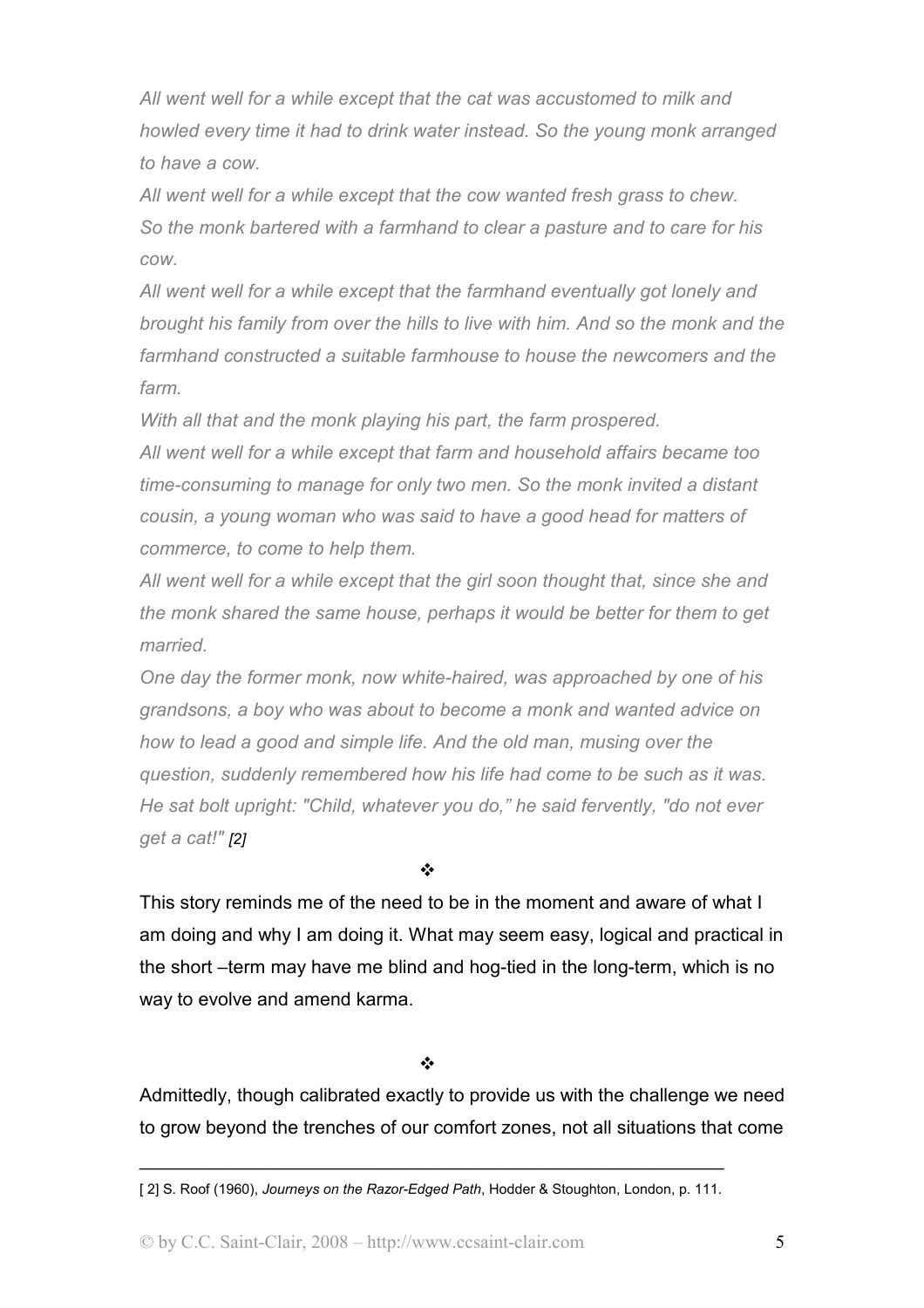our way are karmically induced as a result of anything we have done, either in this life or in previous ones. There is no way of telling what stems from which, nor should it matter.

What is … is and needs to be addressed in as much a spiritual manner as possible.

 $\frac{1}{2}$ 

Using humour and parables, as she does to help separate emotions from objective thinking, Moriya sent me the following humorous piece in one of her teaching emails.

*"There was a young woman who married a rich old man. Once she understood how boring a marriage she was into, she decided to take a lover. Whenever her husband went about his businesses, she would invite the lover to her house.* 

*One day, while she was making love with him, the husband returned unexpectedly and the woman helped her lover make a narrow escape out of the bedroom.* 

*Seeing her lying on the bed in her best lace undergarment, the husband was quick to interpret the situation.* 

*He shouted, "Where is he?"* 

*The woman feigned innocence and watched as her husband roamed from room to room, opening closets and searching inside cupboards. When he couldn't find any trace of a lover, he ran to the garden.* 

*In front of the house he saw an open-top sports car. A young man was sitting at the wheel, using the rear-view mirror to adjust his tie.* 

*"Ha!" cried the husband finally satisfied. "Here's the one who cuckolded me! Bastard, I'll show you!"* 

*As it turns out, by the gate was an old wooden chest ready to be taken away to the rubbish dump. High on adrenaline, the old man heaved the chest above his head and hurled it at the car with all his might.*

*\*\*\*\** 

## *Now, the scene is in Heaven.*

*An old man approaches the gate and the angel asks, "And so what brings you here, old man?"* 

© by C.C. Saint-Clair, 2008 – http://www.ccsaint-clair.com 6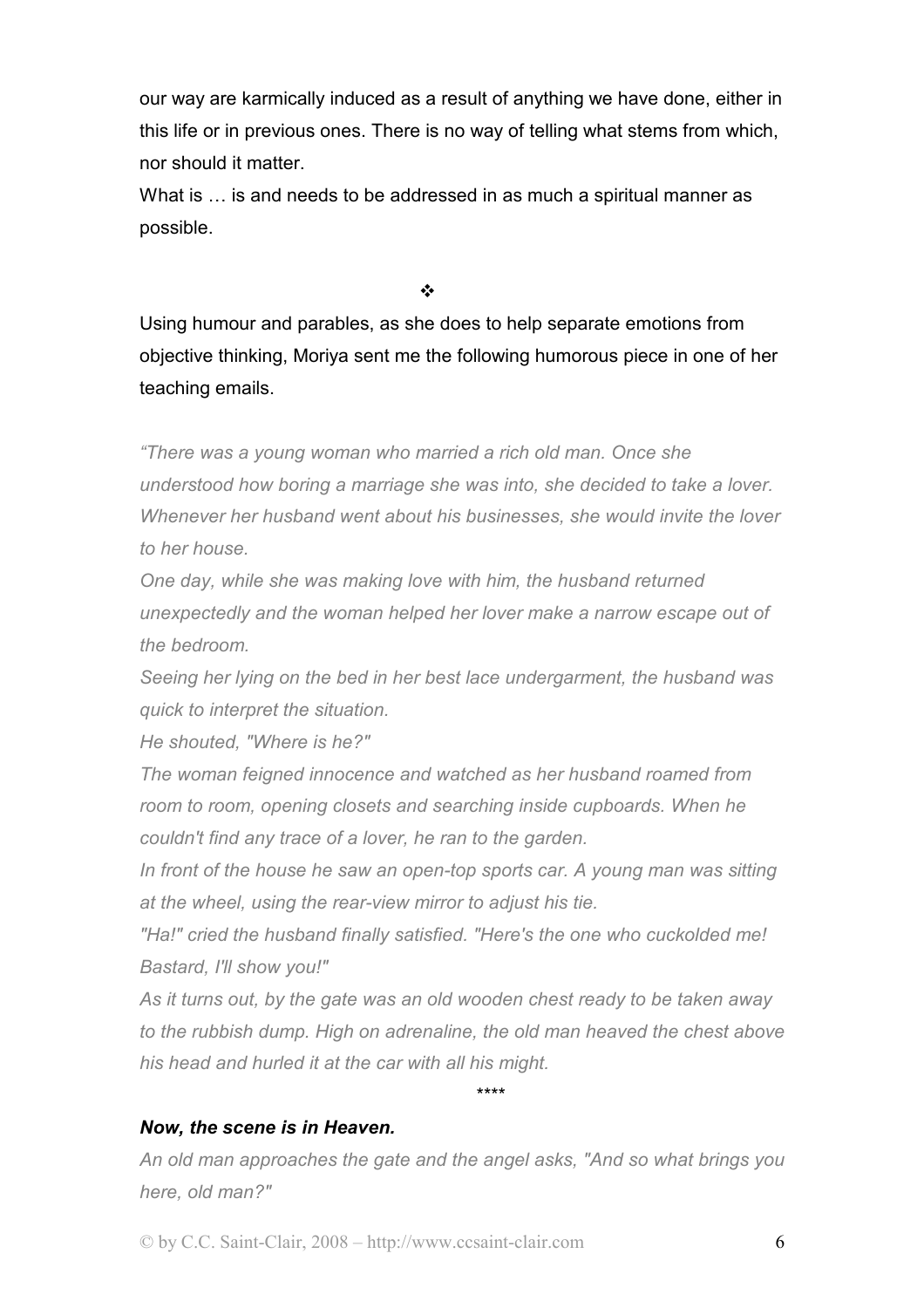*"Well," said the old man, "I returned home unexpectedly one day and found my wife in a compromising situation. I found her lover in his car ready to drive away. I was so angry that I picked up the old chest by the gate and threw it at him. Alas, the chest was much heavier than expected. My heart gave up and so here I am."* 

*Then came a young man to the gate, and the angel asked, "What brings you here, young man?"* 

*The young man shrugged. "All I know is that I was parked in the street, minding my own business, waiting to take my mother for a ride in my new car when suddenly a huge chest came crashing me from above, and here I am." And then came a naked young man and the angel asked him, "So, what brought you here, young man?"* 

*The newcomer replied, "All I know is that I was hiding from an irate husband inside an old chest and … here I am."* 

## $\frac{1}{2}$

At first glance, it might seem that the common factor in the demise of all three men is the old chest. But a chest is a chest is a chest.

On its own it is quite unable to create any drama.

So whose karmic energy was the catalyst for the culminating event that lead to the three deaths?

As in all good thrillers, *Cherchez la femme.*

The woman, in this joke, provided purpose, time and place for all participants to come together, while the old chest is a mere instrument.

❖

There are four major points to remember about Karma.

1. It is not exclusively the bringer of disappointments, pain or death. Though it operates in a way that our intellect cannot comprehend fully, karma is neutral. It is even-handed.

It is only our societal bias that gives it a color.

Karma is why some win at the lottery. It is why others fall in love. It is why we get the promotion that we've worked hard to get or the \*lucky break\* that, from a near-sighted perspective, we think will solve many of our problems.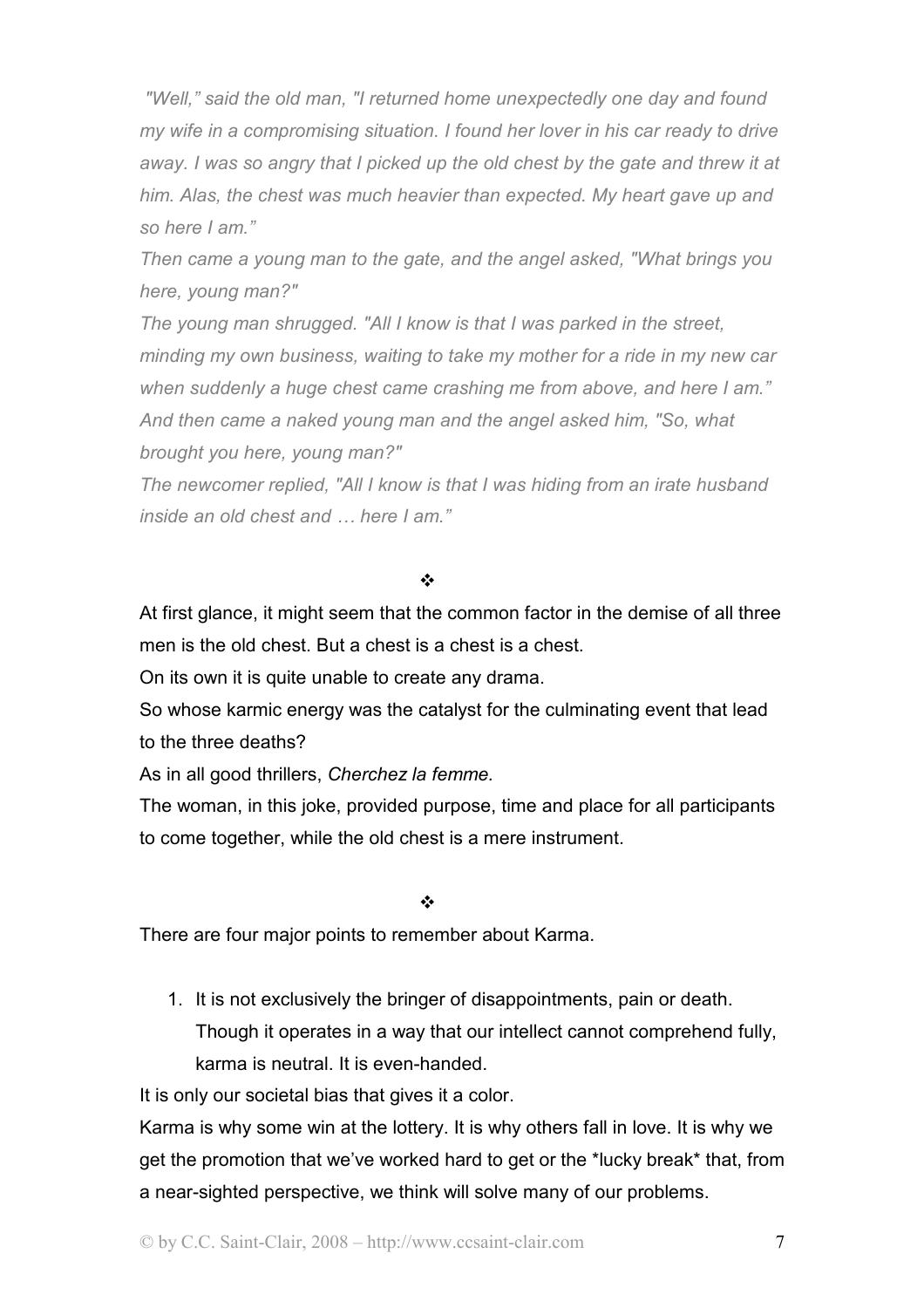- 2. Once two persons meet, their energy feeds off each other and as long as neither acts as a circuit breaker by reacting *non*-mechanically, their karmic destiny will be played out.
- 3. The culminating moment of any karmic situation is orchestrated according to the law of attraction and repulsion, as is encoded in our magnetic field, in our energy field, which works exactly as the magnetic poles of one, two, or a multitude of magnets all brought together for one karmic intervention, scheduled at a designated place, at a specific time and driven by one participant's energy.
- 4. There is no such thing as any one having ever been in the wrong place at the wrong time.

The string of anodyne little moments that placed the sports car driver in front of the old man's house were set in motion by the cosmic plan, not by Lady luck or coincidence.

 $\frac{1}{2}$ 

Whether they are ours, our friends' or strangers', from an individual's perspective, life's events, taken in isolation, appear as moments that can be reduced to stories by ourselves, by our friends or by the media. All we have to ask is, "What's happened?" and we have all the facts neatly arranged in chronological order.

If we are addicted to watching other people's karmic events in full graphic color, news programs that run 24/7/365 give us the fixes that answer our craving. If not for this addiction, why would we watch strangers' glory moments and, mostly it seems, their moments of sheer agony and despair?

 $\frac{1}{2}$ 

This is how karma works: someone's loss is our gain. A heavenly moment for us may mean that, for someone else, they go through hell.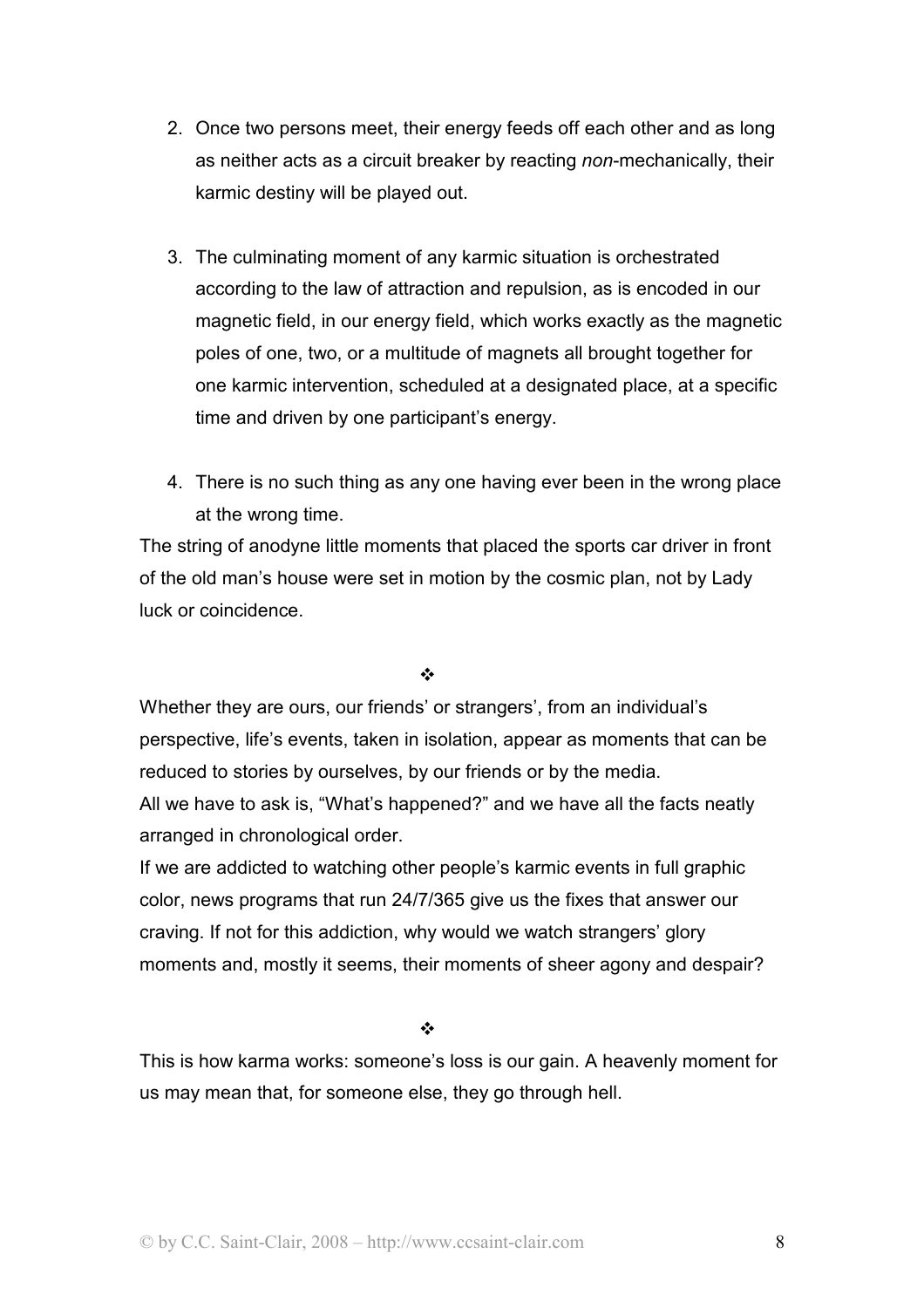Regardless of the number of participants in a karmic culminating moment, known or unknown to us or to each other - the karma of each participant being different from ours - they will be affected in varying degrees.

 $\frac{1}{2}$ 

 $\frac{1}{2}$ 

This is illustrated in the following humorous tale. *"There was once a man who was having a guided tour of heaven. Everything appeared as he had expected until he noticed a man, a very old one with a long white beard. The visitor found it odd that there should be a beautiful young woman seated on the old man's lap.* 

*So the visitor asked the angel, "What's the meaning of this?" And the angel answered, "For the old man? It's paradise. For the woman – it's pure hell."*

## $\frac{1}{2}$

Admittedly, though calibrated exactly to provide us with the challenge we need to grow beyond the trenches of our comfort zones, not all situations that come our way are karmically induced as a result of anything *we* have done, either in this life or in previous ones. There is no way of telling what events stem from which, nor should it matter.

What is ... is, and needs to be addressed in as much a spiritual manner as possible.

 $\frac{1}{2}$ 

I have come to realize that doing life, driven only by our intellect, is as helpful to us as driving at night in a car that without headlights.

 $\frac{1}{2}$ 

Unlike the fly's eyes that are six times more sensitive than ours and can detect ultraviolet frequencies in the light spectrum that is invisible to us, our eyes are a function of the limitations of our human body and our largely untapped intellect. They enable us only to perceive what is directly in our line of vision. Like the most basic Gen 1 Sci-Fi robots, we can see only a few meters ahead. However, unlike robots, we don't usually scan and observe all that is there. Most of the time, unless we are involved in a research, creating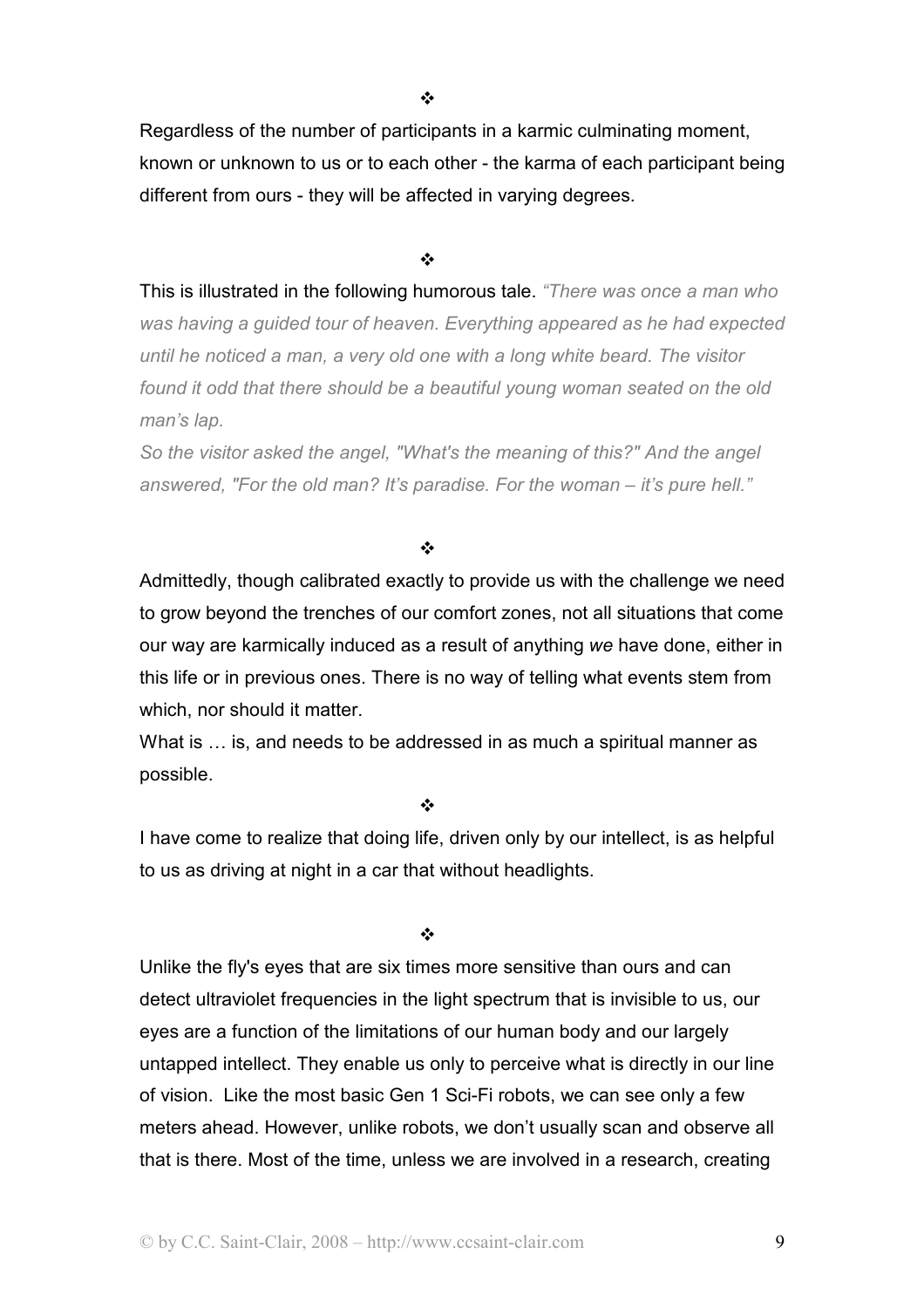something that requires our undivided attention or we are in love, we merely glance at what is directly in front of us.

 $\frac{1}{2}$ 

We lack omniscience. We cannot see one minute ahead of where we are. As such, we can but have a limited understanding of the metaphysical laws that govern the cosmos.

 $\frac{1}{2}$ 

We are saddened by the news that it was a baby's fate to die from cot-death or that of a toddler to be mowed down by a drunk driver who ploughed through the fence of the garden where this child was playing. Beyond a humane emotional response, and for practical reasons, we need to accept that such tragedies happen for a reason, however nebulous to us. The reason is that of karma needing amendment.

## $\bullet^*$

We can be as sentimental as we wish for as long as we wish, but we must not forget that a child's soul is, in fact, quite an ancient soul which has a purpose to fulfil in this lifetime. If this means being incarnated in a particular baby with a preordained short life, so be it.

As callous as it may seem, I am coming to accept that such a child's karmic purpose in this lifetime is to give the ones who are grieving the pre-destined wake-up they need in order to tend their spiritual selves. Which is not necessarily the response generated by a personal loss of this magnitude. Often, in fact, deep grief drives us further into our mechanical selves and makes up even more dependent on emotional crutches.

What? Lesson not learned? Like at school, we will be given another opportunity to learn what we must learn, either in this lifetime or in the next or in the ones after that.

## $\cdot$

Once our karmic rendez-vous is locked into our energy field and our nemesis is set on course, not unlike a \*sleeper\* spy, nothing can prevent our destiny from happening - neither how \*good\* we may have been, nor any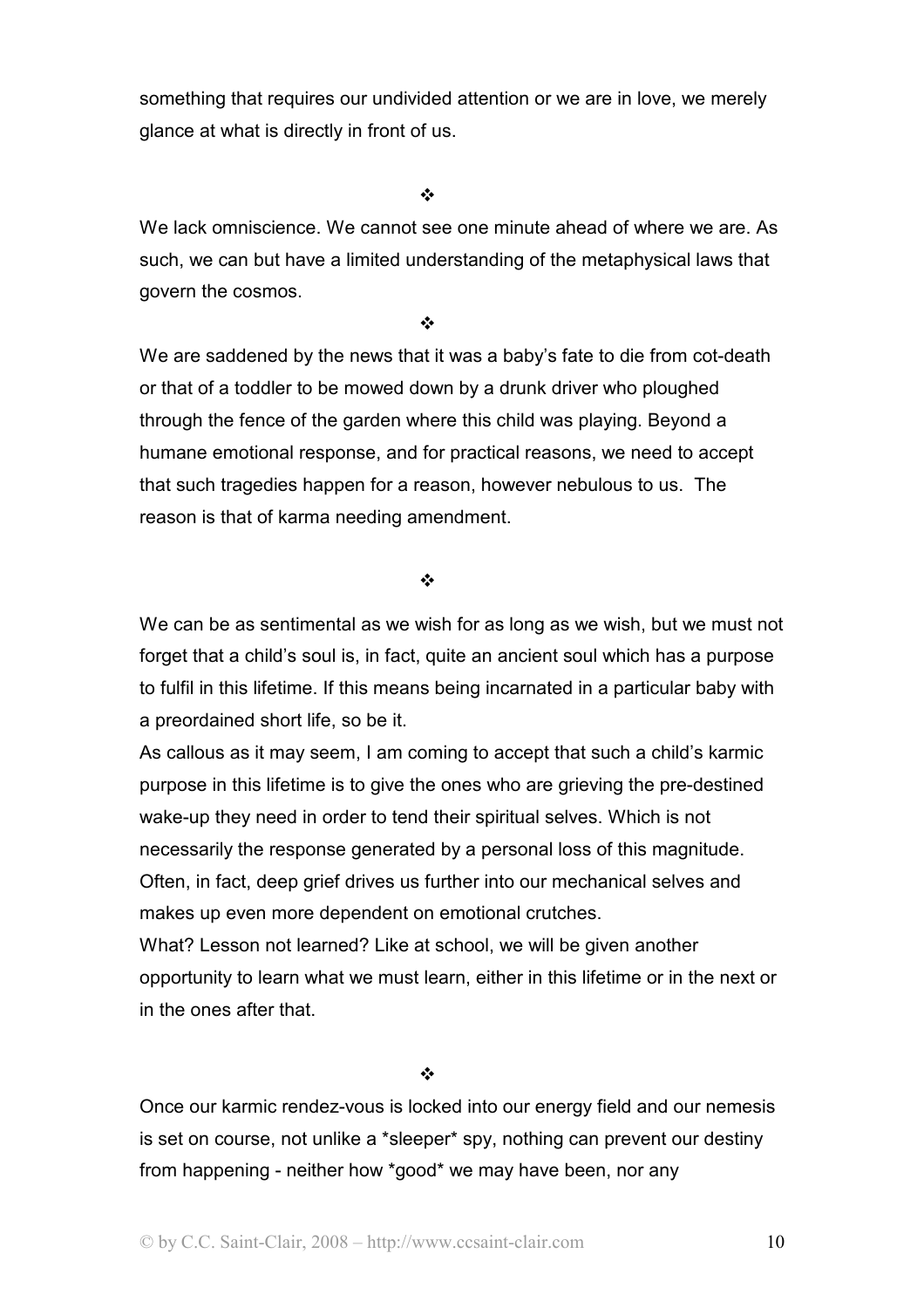geographical distance, however great. Though we know such things happen all of the time, here is a sample confirmation of what I am talking about.

**Crash bus had been overtaking**  The tour bus that crashed in Egypt killing six Australians overtook a second bus just before it rolled, the operator of the tour said today.

Witnesses have stated that the driver had not been speeding, that he had been driving well up to that fateful moment and that there was no explanation for his decision to overtake at that specific moment. The bus driver survived, but he has to process his role in this tragedy. Here again the bus is only the instrument.

 $\frac{1}{2}$ 

# **Lawyer shot down aiding woman**

**A GOOD Samaritan shot dead after going to help a woman in distress in Melbourne this morning was a 43-year-old solicitor.**

The unnamed lawyer was one of two men who went to the aid of the woman who was struggling with a man near a taxi on the corner of Flinders Lane and William Street, in Melbourne's CBD, about 8.15am (AEST).

In all, three people were shot before the gunman fled.

**The solicitor was shot in the chest at point-blank range and died at the scene an hour later, despite the efforts of paramedics.**

**The other man who attempted to intervene, a 30-year-old, is in a critical condition in hospital after surgery.**

The woman, 24, is in a serious but stable condition in the intensive care ward of Royal Melbourne Hospital.

Police said this afternoon they had identified a person of interest believed to be the gunman.

This sad story appeared on the front page of my local newspaper, *The Courier-Mail*, on the 18<sup>th</sup> of June, 2007.

Like that of most, upon hearing the news that such a nice man had been blasted in the chest at point blank range in such particular circumstances, my first thought was *how unfair.*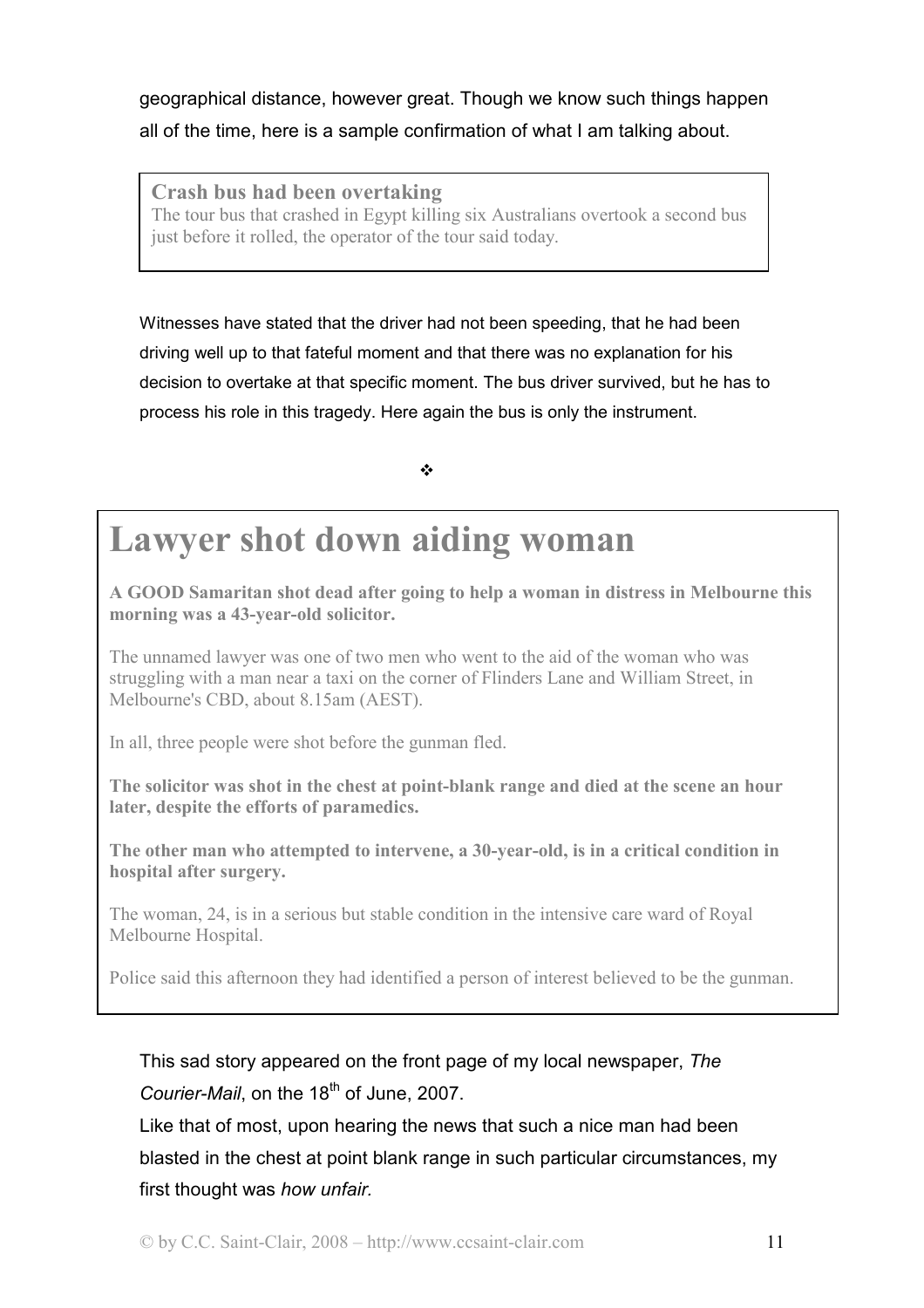Moriya, however, was quick to point out that this death, like all other deaths, particularly violent ones, happen so that the survivors have a chance to redirect/amend their lives by looking inward. Their karmic mission is to refrain from knee-jerk responses intended to pacify their ego-persona, whether by seeking \*vengeance\* as opposed to justice through the Courts or revenge beyond the Courts; whether by indulging in endless grief; or by becoming agora-phobic or bitter or nuts or whatever - further starving their soul and adding more negative entries to their energy field. If this happens then, truly, it can be said that that person's death will have been in vain.

 $\frac{1}{2}$ 

If we remember that our souls are ancient and that they have not always been incarnated in such wholesome and honest ego-personae as ourselves, then a swift death, here and now, can be attributed to amended karma. After all, one of our past incarnations might have been strung up on a medieval torture rack and pulled apart until death ensued. Or in more modern times, s/he might have died a slow painful death in a hospital bed or left bleeding to death in a back lane. In this lifetime, however, as in the case of the Good Samaritan in Melbourne, it was estimated that a quick, painless death was the just reward for something beyond our understanding.

## $\frac{1}{2}$

Spiritualists say that the world, as we know it, is only a manifestation of what is organised in the cosmos. They say that the real world is the cosmic world because it is from there that come, magnetised to us, all the impulses - the minute ones and the massive ones, the good ones and painful ones - that shape the daily lives of every one in our global communities and have done so since the Big Bang.

#### $\frac{1}{2}$

*"All the world's a stage,"* Shakespeare wrote in *As You Like It*. *"And all the men and women merely players: They have their exits and their entrances; And one man in his time plays many parts …"*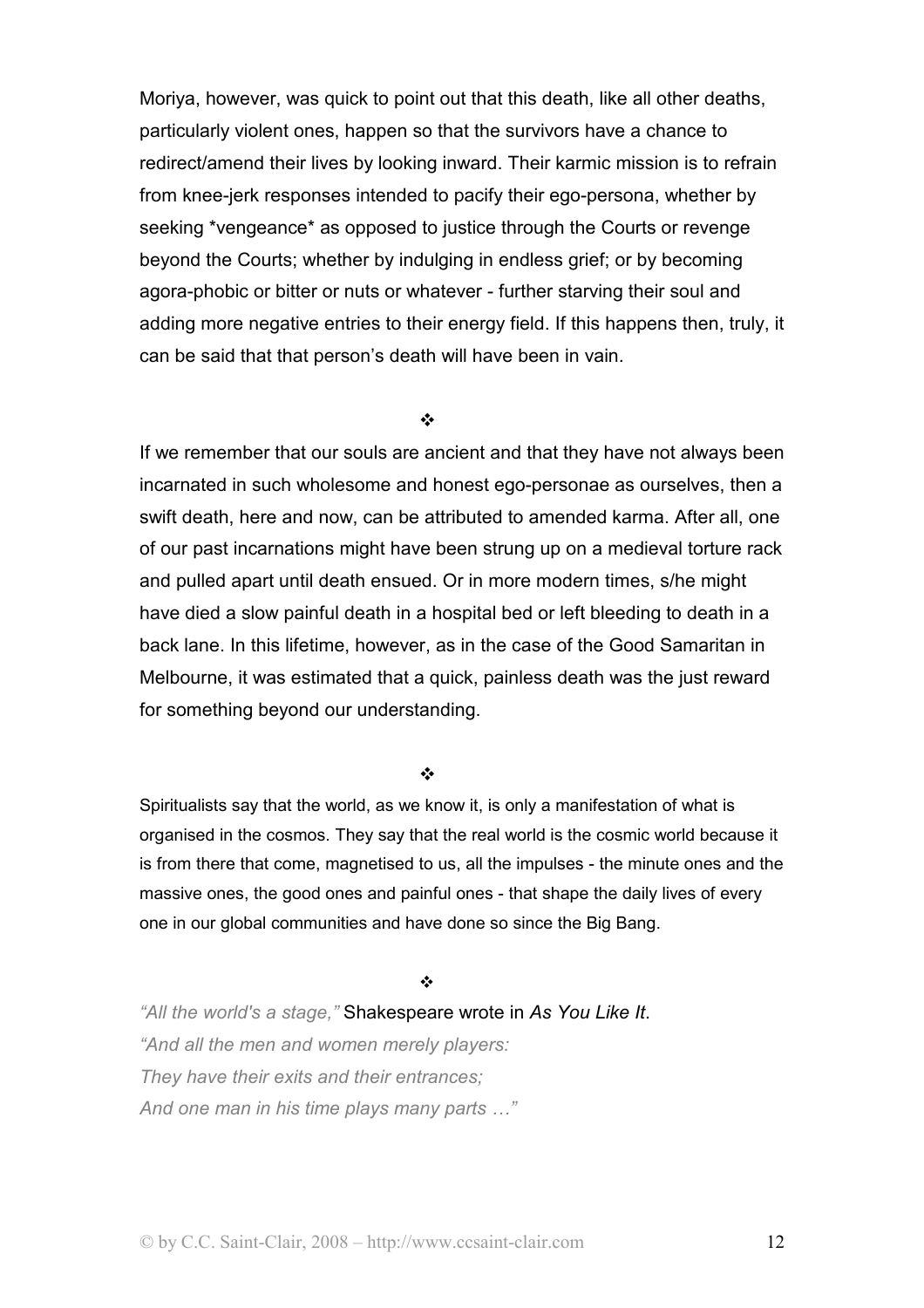What if, in a previous lifetime, the lawyer shot in the Melbourne incident, had killed someone with a sword, with a gun, with an anvil? Why not accept the possibility that this \*someone\*, in the current time- warp mirror-reality, turned out to be the gunman towards whom he was inexorably magnetised, through the catalytic energy of the woman in distress on that Melbourne street corner? A role reversal if you will.

A tragedy played out according to the Cosmic plan, but from a cosmic perspective who is the real hero? Who is the real villain? It is not for us to know. From a spiritual perspective, any judgement passed by anyone in our world is purely arbitrary.

All we need to accept is that through the events interwoven in the huge tapestry that is our soul's life, karma is the unerring Great Adjustor. What we sow is what we reap. That is the certainty. What is totally uncertain is *when* and *how often* and *how,* in the millennia, our soul's incarnation will reap \*our\* harvest.

"Pashoot meod," says Moriya in Hebrew. Very simple.

 $\frac{1}{2}$ 

Moriya said to me one day that the world that, according to the Christian calendar, is a couple of thousand years old is in fact nothing more than a perpetual masked ball where everybody's true identity is hidden by their ego-personae, our ego-personae. And although there have always been councils and tribunals set up to punish wrongdoers and criminals, when these miscreants reincarnate under a different mask, they can no longer be identified as such and they pass as innocent and pure entities. Having said that, we can, here and now, identify evil-doers in two ways. Either they are seen to repeat their evil deeds in a robotic way or they sacrifice their lives for the benefit of others.

 $\frac{1}{2}$ 

If our world is only a mirror and we are only reflections of the real images, we need to turn the mirror around to look at events in reverse.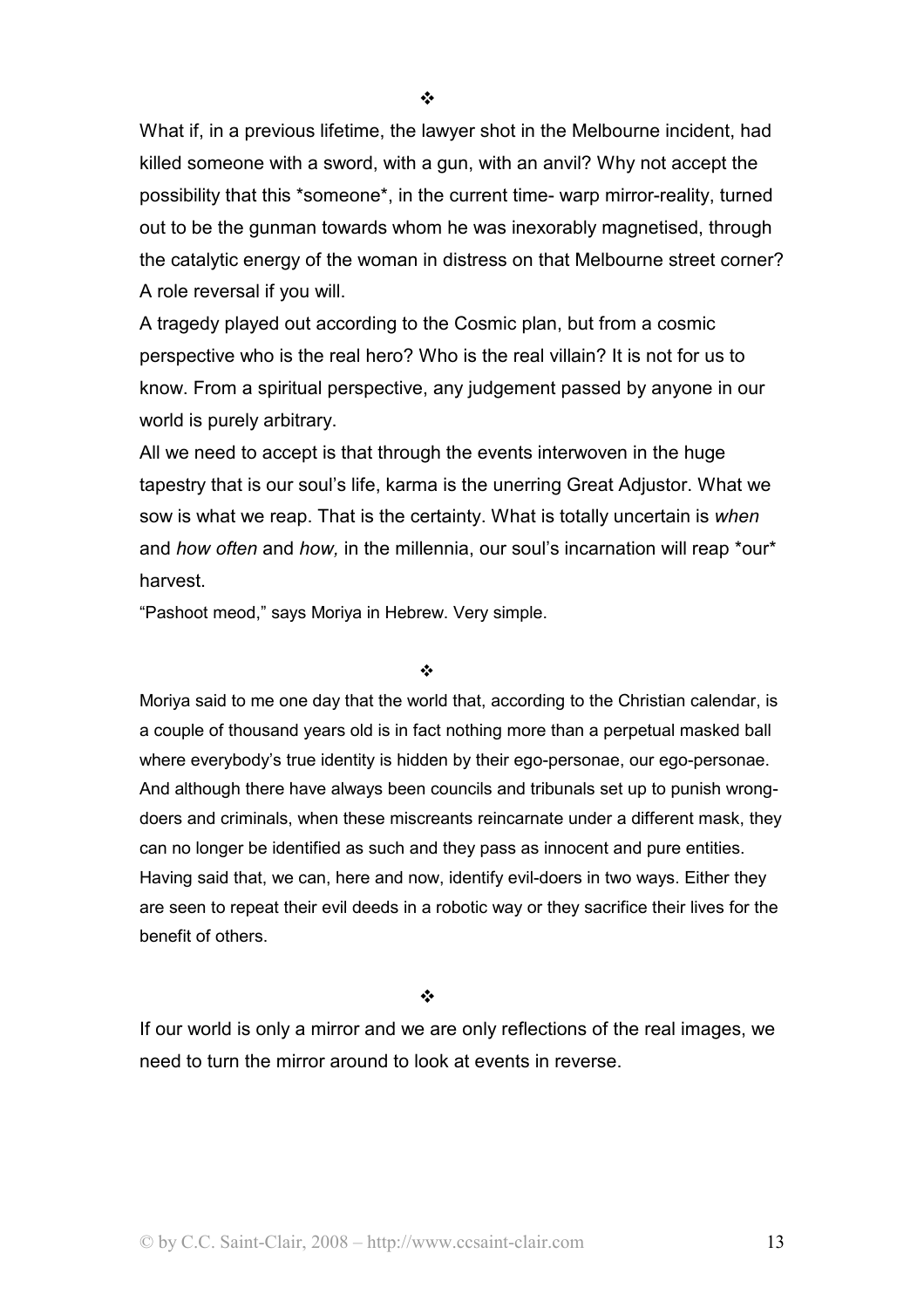There are three more points I would like to make most respectfully, as I continue the deconstruction of the karma of The Good Samaritan in the news item.

1. Because it is a karmic impulse that cost the lawyer his life, not the gun, and not his encounter with the killer, the energetic baggage he will bring into his next incarnation will have been amended most positively. This man died while aiding someone, in this case the woman who, incidentally was the karmically appointed catalyst. If it hadn't been for her presence on that pinpoint-specific space on the street corner, this particular drama, with these specific participants would never have happened.

2. The impulse to be at the appointed time, at the appointed place to participate in one specific event, even if only as an eyewitness, is hardwired in our aura. It cannot be resisted.

When destiny summons us, we go where we need to go.

With the precision of homing pigeons, all four participants in the shoot-out came from wherever they were, moments before, following their own impulse to come together, on a couple of square meters, right at the corner of Flinders Lane and William Street, while everyone else of the 3,850,000 people in Melbourne were off-stage.

3. "The other man who attempted to intervene," shot three times in the upper body, was revealed later as a Dutch backpacker who just happened to be there, in downtown Melbourne. He survived.

In all likelihood, only a few persons, not necessarily the ones closest to both these men \*knew\* them as they really were in \*this\* lifetime at that particular point in time, and probably no one has a clue as to what these men were like in their previous lifetimes - as is usually the case for each one of us.

Thus, the theory is that when in the *eye of the storm*, the more spiritually evolved the victim – *we do not mean, here, do-gooders or religious zealots*  the lesser the energy invested in the incident/accident, which explains why some people stare death in the face but walk away against seemingly impossible odds.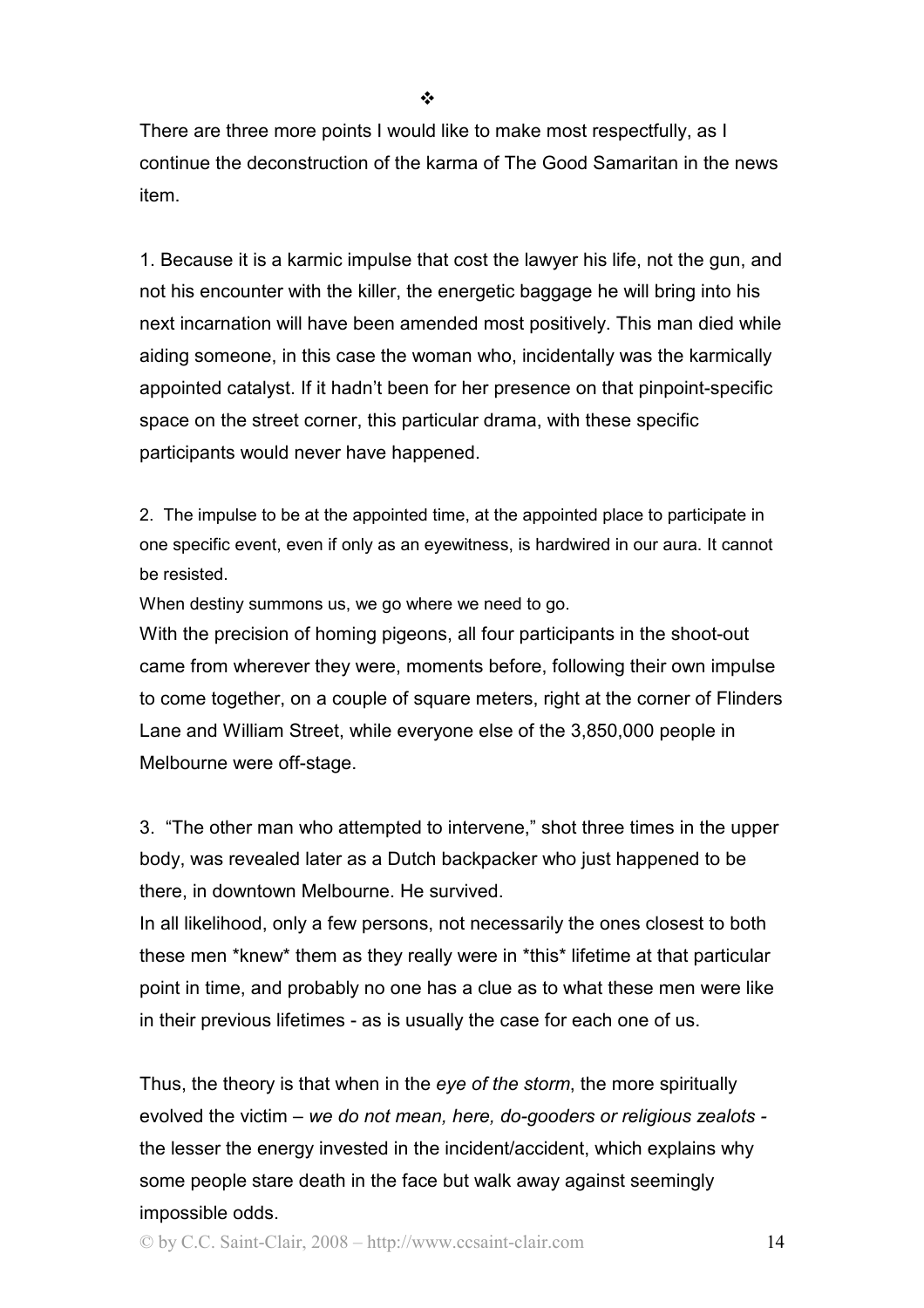Moriya explained, "C.C., let's say, it is your karma to one day get lost in the desert, OK? So, it's not going to be a nice experience. Maybe you suffer from dehydration. Maybe you come across reptiles and maybe you even get bitten. You get sunburnt. Maybe you also come across thieves. Interestingly, they only want your camera and your wallet. Sure, you're unhappy and sure you're frightened, but when it's all over, you agree that the experience could have been much worse at every turn. So, although you got lost in the desert, you got rescued. You didn't die there and actually whatever has happened to you will become an anecdote to share with friends or to write about in a book. Look, put plainly," she adds patiently, "a karmic situation that turns out to be less serious than otherwise expected is like slipping in a mud puddle and falling on your buttocks instead of cracking your head open on the pavement." and emotional grazes or whether we die on the spot, no one knows what is in store for us … further up the track ... in the next moment.

 $\frac{1}{2}$ 

 $\frac{1}{2}$ 

To revisit some of the main points made earlier in this file, Moriya sent me another humorous piece to deconstruct from a karmic perspective – a part of my homework on that particular day.

*"A young man who had to go away on international business wrote his girlfriend love letters every day. He wanted to do it the romantic way, via the post, not email. After the 200th letter, his girlfriend got engaged to the mailman."*

**Deconstruction:** The culminating moment is set in motion when the mailman became mediator between the girl and her boyfriend. Then the boyfriend, through his letters, becomes the mediator between his girlfriend and the mailman. The boyfriend and the mailman have swapped roles, but the three participants are the same. Karma changed their position.

 $\frac{1}{2}$ 

In one of her emails from Jerusalem, Moriya, who translates her thoughts directly from Hebrew, gave me an analogy to illustrate the concept that karmic events are indeed \*God sent\* opportunities for us to move on.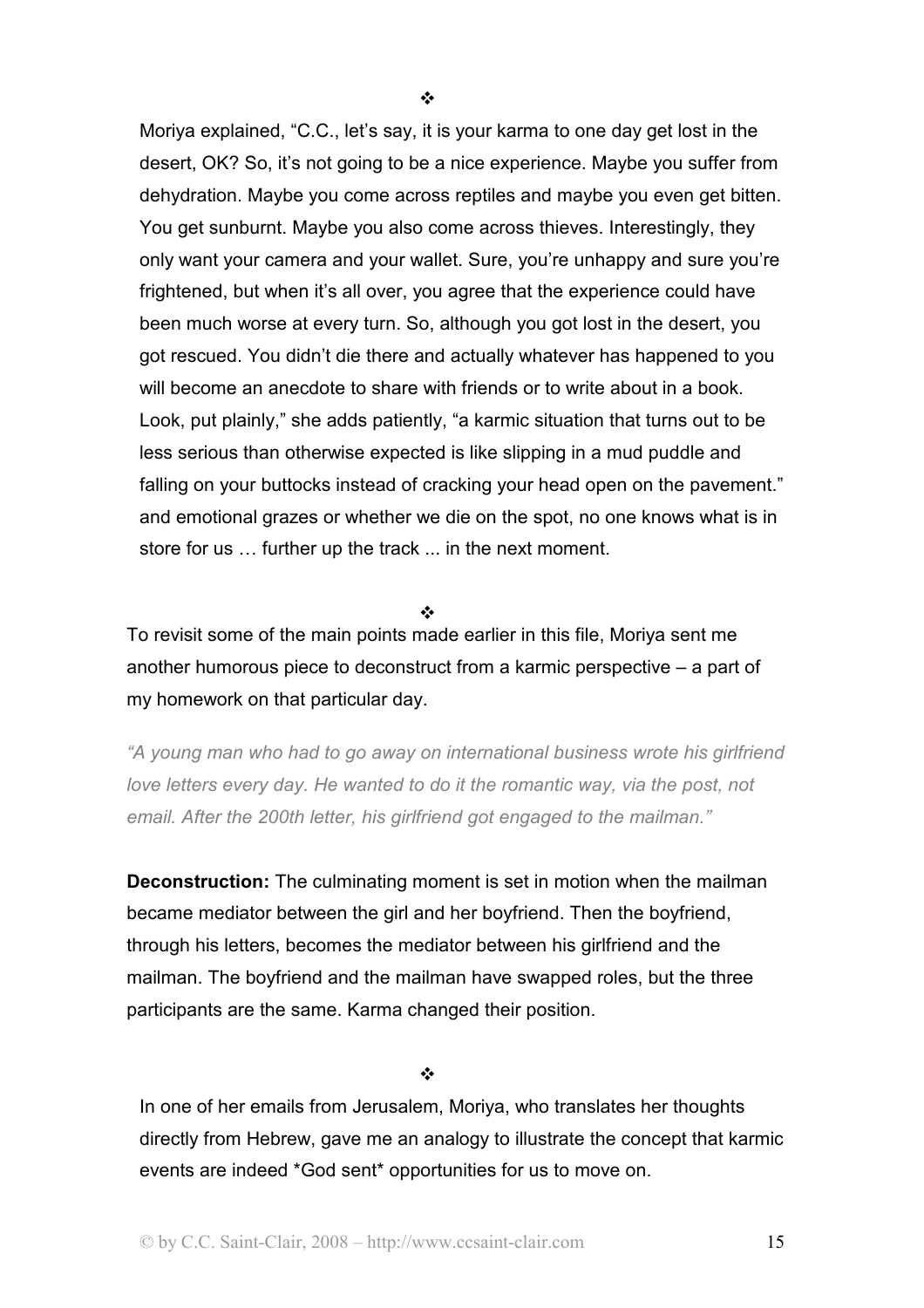*"C.C., let's imagine that our life is a very long road with many refilling opportunities along the way," she wrote. "Tov [O.K./good, in Hebrew], you have a car and your car will work only when you put fuel into her, right? Now, suppose you just fill the tank and drive a long distance until you run out of fuel. You wouldn't say: Wait, wait, I need to find the same gas station where I last filled the tank, would you? What you would do is be thankful for the fist station along your way, fill up and drive on. Our ability to get energy from any gas station along the way is very liberating and is essential to our survival, yes? The first station symbolizes our starting point in life. From there the sky is the only limit. However, people forget how to use their spiritual wings -- or maybe that they have wings at all - they settle in the state of chrysalis without ever evolving into a butterfly.* 

*You see, people function in the same way as the car and its fuel. We eat and our body changes our food into energy. We also absorb energy from plants, from the air (prana), from other people and also from objects. Of course, we also have some karma to edit and some karma to live out. All this is energy. It's very freeing and very functional that we can and, in fact, are expected to refuel along the way, again and again.* 

*C.C., there comes a time when people who have worked or lived together run out of fuel. They are meant to separate. They seldom do so voluntarily, preferring to return to what is energetically familiar over and over again regardless of whether or not this energy is healthy for them and regardless of how much travelling they could have done, if free to move.* 

*What I'm saying is that there comes a time when we need to be separated, otherwise we live under the same regime of repetitions as older students being made to do again and again the same lessons that they were doing in early years. When, energetically, we refuse to budge, we are made to separate and move on by a karmic event, an incident our ego-persona interprets as a nuisance, a setback, or even a tragedy.* 

*It is a very good opportunity to evolve and progress without being linked to the familiar gas station forever. But although people know all that and know that all of us will die one day, most live in denial and cling to emotional crutches*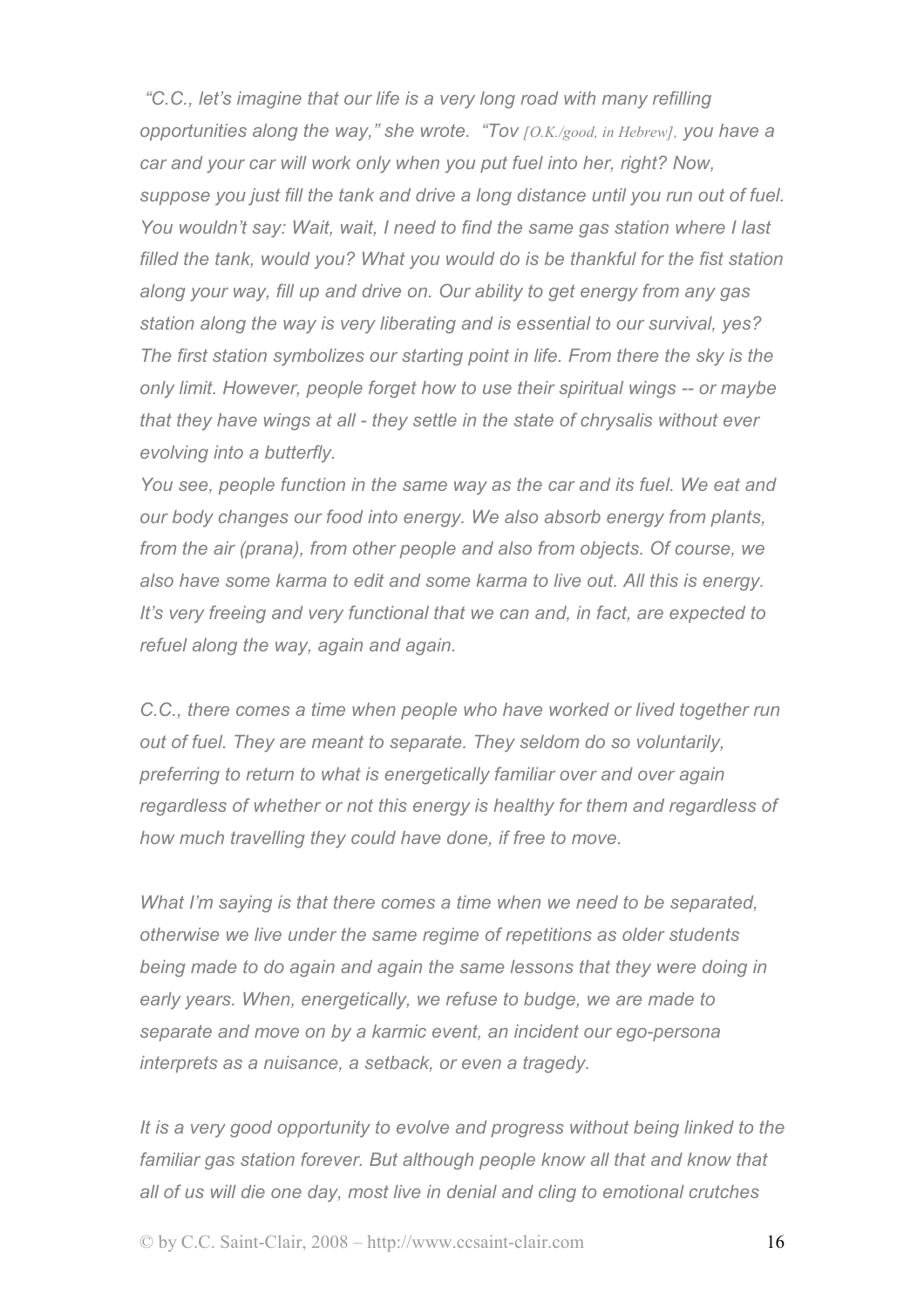*and physical crutches and are too afraid to even look for a new gas station up ahead. After all, isn't there always another station up the road?"* 

## $\ddot{\bullet}$

٠

Karmically, whether we survive a mishap unscathed or with only slight bumps and emotional grazes or whether we die on the spot, no one knows what is in store for us … further up the track ... in the next moment.

## Michael Reardon was one of the world's leading free solo climbers, a rare and highly dangerous extreme sport sport that entails climbing sheer cliffs, some 900 feet high, with only the gripping power of finger tips and rubbertipped soft shoes - without any saftey equipment whatsoever.



[3]

<sup>[3]</sup> http://www.freesoloist.com/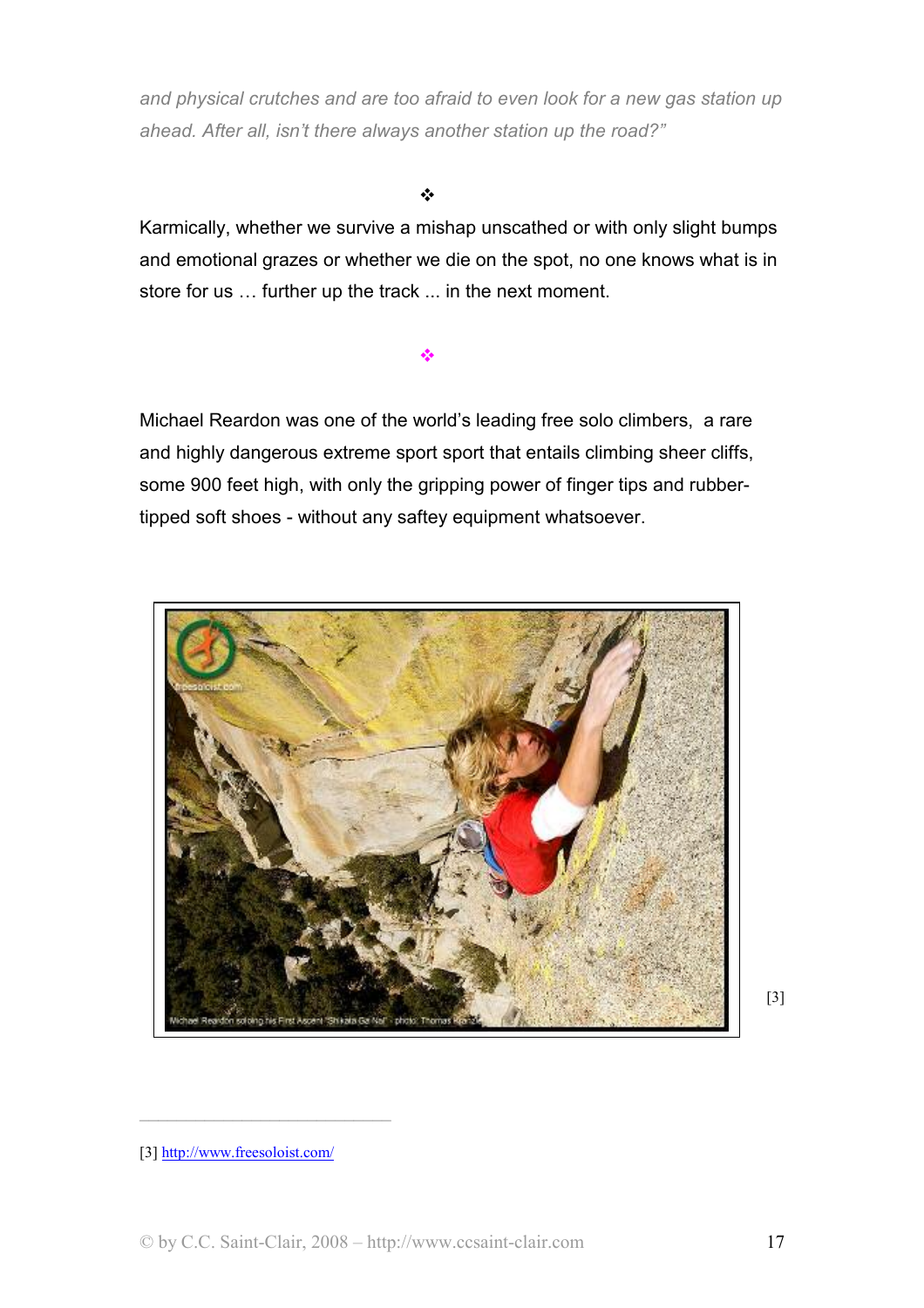"On July 13, 20007, Michael was standing below a climb he had just completed. The photographer, Damon Corso, was about 30ft away taking pictures of him. He was about 10ft [5 meters] above the sea and he and had his hands out, celebrating, to say



This picture is the last one of Michael alive. [4]

he had completed the climb of his life. But then a *rogue* wave just came in. The wave hit him on the knees and he lost his balance and slipped on the algae. He was shouting for help but there was nothing Damon could do." [5]

## Interestingly, Michael's personal saying was: *"Climbing may be hard but it's easier than growing up."*

<sup>----------------------------------------------------------------------</sup> 

<sup>[4]</sup> Thanks to Bren at MountainTraining for sharing this with TGU by email and passing on permission.

<sup>[5]</sup> The Adventurist, http://thehendricksreport.wordpress.com, posted on July 16, 2007 by Jason A. Hendricks.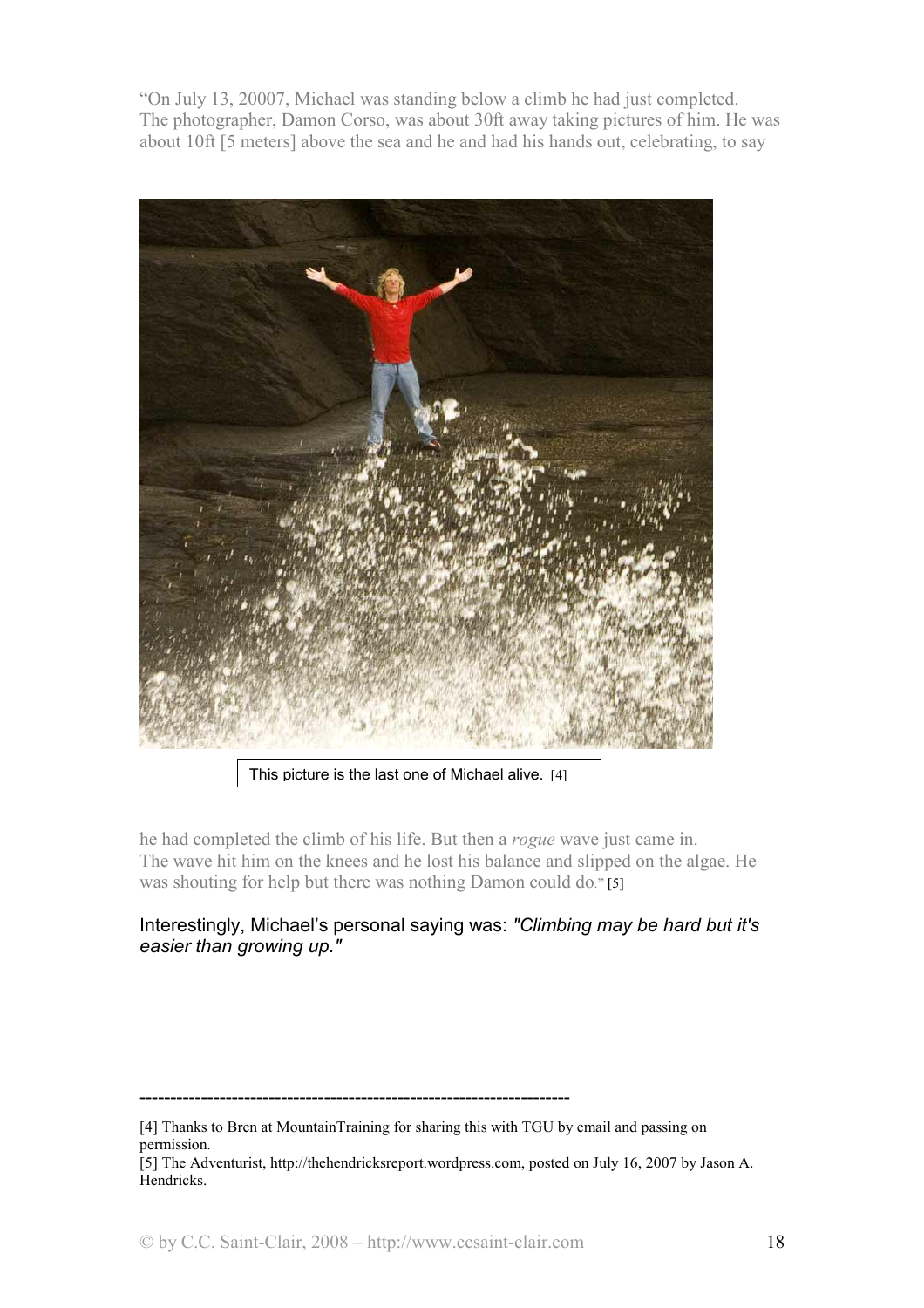When a karmic incident comes crashing down on us, it is very appropriate to ask *Why is this happening to me?* or *Why is this happening to us, as a community* or even *as a country.* 

**Spoiler:** It is appropriate, provided the tone is firm and inquisitive for, indeed, it is essential to try and get as close as possible to a spiritual answer.

❖

This humoristic image from the Shell campaign for Real Energy Solution *[6]* illustrates how I perceive this business of amending karma while we still can, and the caption brings it home.



Every mainstream religion reminds us about the consequences of our actions. Ultimately, though celebrated with different words and through different rites, I do believe that, once pared down and free of fanaticism, each of the mainstream religions share common spiritual beliefs.

In spite of this, I will risk saying that the greatest catalysts of wars of religions, past and present, aside from masking fear and greed, have been waged because of semantics.

\_\_\_\_\_\_\_\_\_\_\_\_\_\_\_\_\_\_\_\_\_\_\_\_\_\_\_\_\_\_\_\_\_\_\_\_\_\_\_\_\_\_\_\_\_\_\_\_\_\_\_\_\_\_\_\_\_\_\_\_\_\_

<sup>6.</sup> *Time magazine* October 22, 2007 p.4